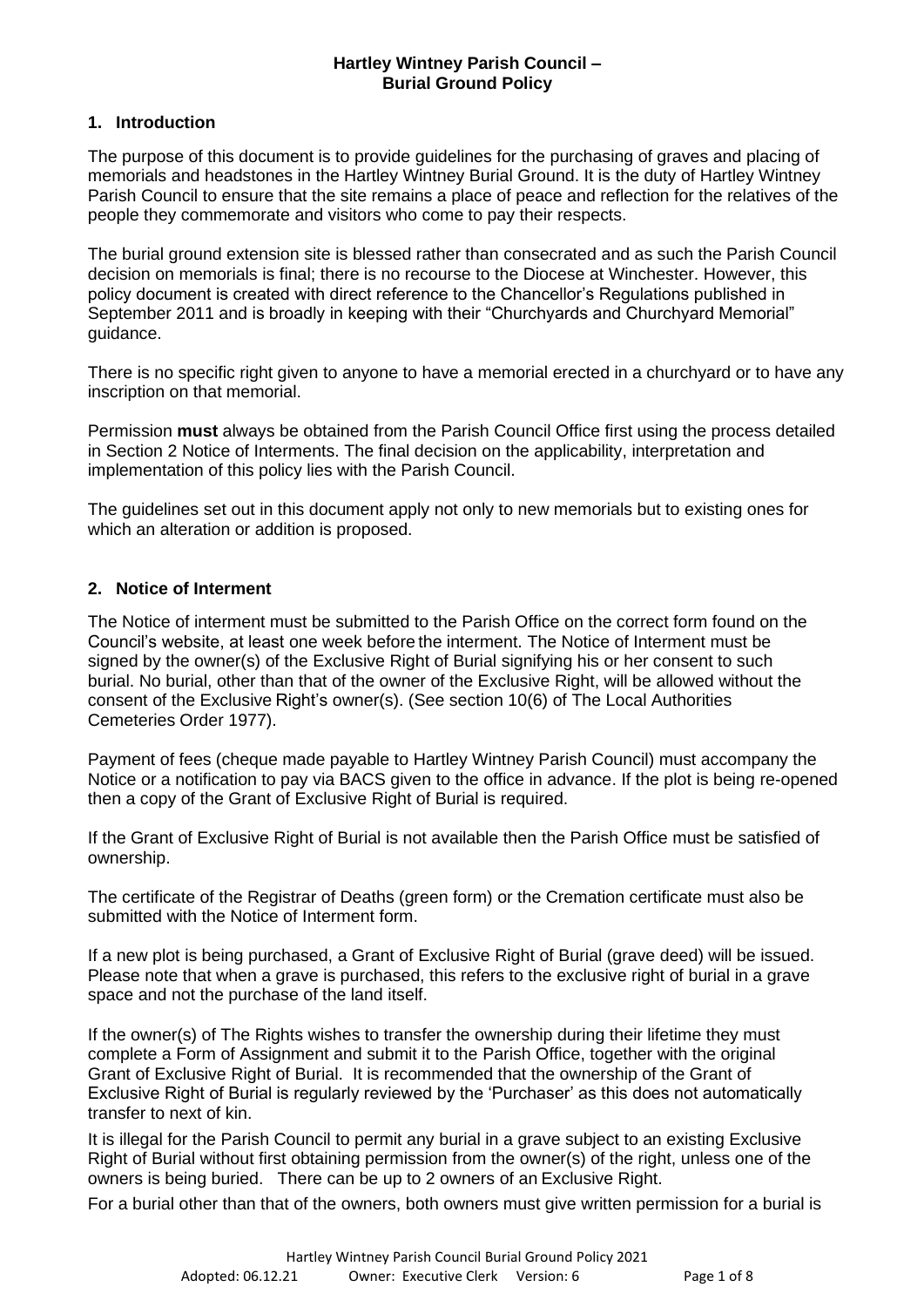to take place. All owners are entitled to be interred in the grave if there is room.

If the sole owner is already deceased when an application is received, a transfer must take place and permission be received from the new owner prior to the burial in that grave. It is recommended that a transfer of ownership takes place as soon as possible after the owner's death. For details of transferring the Exclusive Right please contact the Parish Office.

In accordance with the Local Authorities Cemeteries Order 1977, all grave rights are sold for a fixed period. The number of years the rights have been granted in St Marys Burial Ground is 70 years. At the end of this period the owner(s) of the rights may apply to the Parish Council to extend those rights. The owner(s) of Rights should keep the Parish Office updated of any changes of address.

# **3. Pricing**

## **Interment fees**

The interment fee includes burial in a 2.7m x 1.2m (or 1.4m x 1.2m for ashes) earthen grave with an Exclusive Right of Burial (unless otherwise requested) and erection of a memorial (including additional inscription where appropriate) and associated expenses.

## **Resident interment fees**

The Parish Council provide a significant discount on the cost of interment to residents of Hartley Wintney. You qualify for resident interment fees for burials if the deceased:

- was a resident of Hartley Wintney Parish at the time of death
- was the owner of a grave in Harley Wintney Parish Cemetery; or the spouse or civil partner of the owner of the grave; and was a resident when the grave was originally purchased
- was a near relative (next of kin) of the owner of the grave, and the owner is a resident (as indicated above)
- moved outside of Hartley Wintney Parish (such as in a nursing home or in the care of a relative) but was a resident of Hartley Wintney Parish immediately prior to this
- lived outside of Hartley Wintney Parish but can provide evidence of living within the Parish no more than 5 years prior to the time of death
- was a serving member of the armed forces living in temporary accommodation whose family still reside in Hartley Wintney Parish

## **Proof of residency**

You must provide proof of residency (for example electoral roll papers or Council Tax bills) when you book the burial.

### **Non-resident interment charges**

Non-residents are charged the standard interment fee.

The Council reserve the right to consider applications for residency interment charges where circumstances are not covered by the above conditions and make decisions accordingly.

## **Charges**

The principle of charging is as follows;

- The fee for a first Full Interment will be reviewed annually by the Environment and Amenities Committee and ratified by the Full Council
- The Ashes Only Interment fee will be 50% of the Full Interment fee
- A second Full Interment in the same plot will be 50% of the fee for a first Full Interment
- A second or third Ashes Only Interment in the same plot will be 50% of the fee for an Ashes Only interment

## **Residents of Hartley Wintney (see above definition) will get a 75% discount on all the above fees.**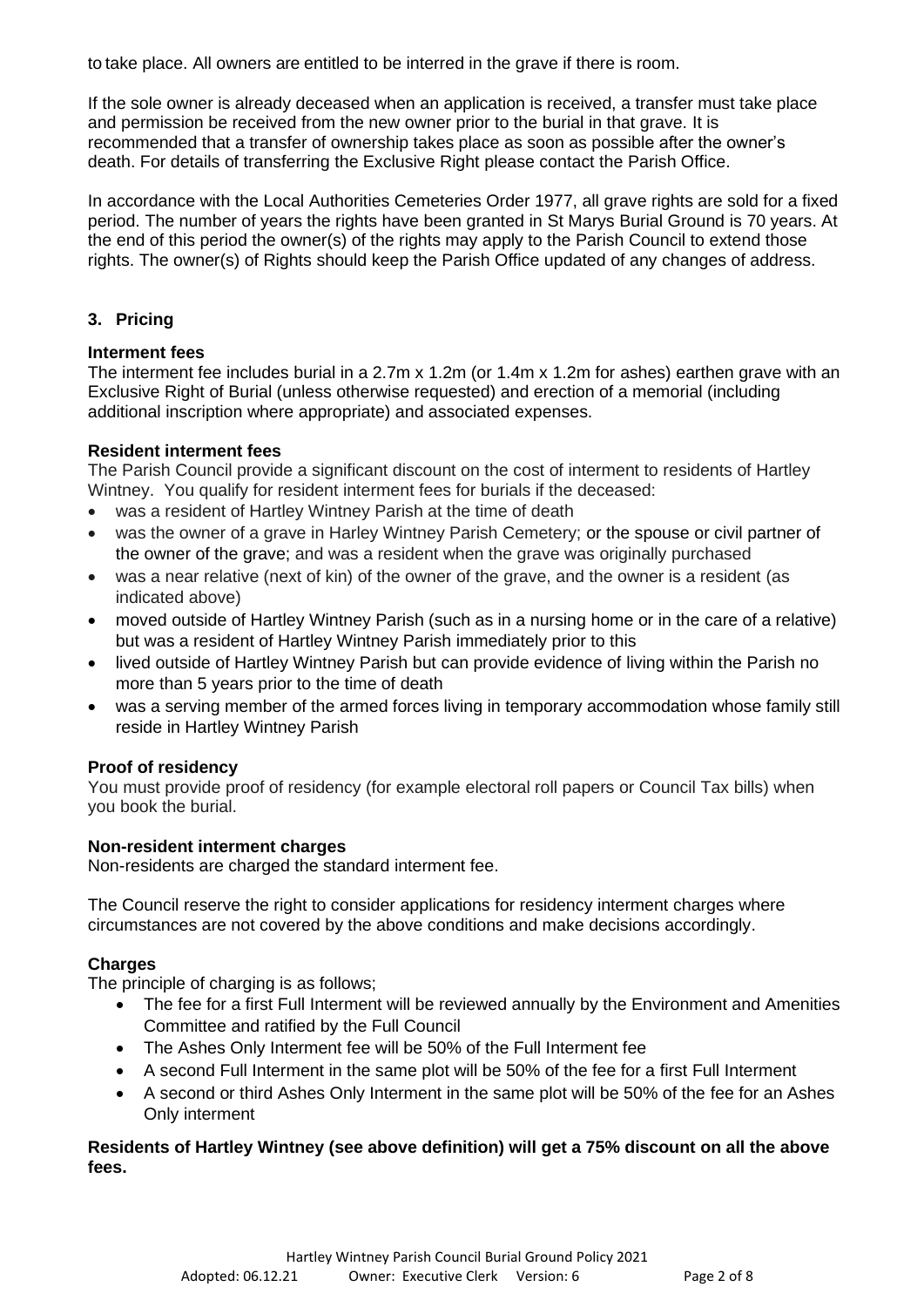For more details on our fees, please see our website [www.hartleywintney-pc.gov.uk](http://www.hartleywintney-pc.gov.uk/) or request a copy from the Parish Office.

For more information on possible financial support with burial fees, please see Appendix A of this policy.

## **4. Full Interments**

It is the responsibility of the funeral director for the excavation of the grave and removal of any existing memorials or kerbstones (where permitted) and the replacement of same after burial.

All graves will be excavated and dug by a person or persons approved by the Parish Council. Funeral directors must advise the Parish Office of the details of all gravediggers prior to use.

Undertakers are responsible for engaging gravediggers and for ensuring that such agents work in a responsible and safe manner and observe all Health and Safety legislation and codes of practice in force at the time of the excavation. All excavations must be shored up and if left unattended for any period of time boarded and appropriately guarded. Lock down covers must be used if an excavation is left overnight, although the practise of leaving a grave unattended is discouraged and must be approved in advance by the Parish Office for exceptional circumstance only.

The mound over a grave will be grassed and levelled by Hartley Wintney Parish Council when the ground has settled, usually 9-12 months after interment.

Only one funeral shall be permitted to take place in the cemetery at any one time.

The Council reserve the right to determine the position of any un-purchased or unreserved grave in the cemetery.

The grave space set aside for each person shall not exceed 2.75m x 1.37m (9 feet long by 4 feet 6 inches wide).

No part of the coffin shall be at a depth less than 1.0m (3 feet) below the level of the surface of the ground adjoining the grave.

Burial, in a grave in which an interment has already taken place, shall ensure the new coffin is effectively separated from any other coffin previously placed and remaining in the ground by means of a layer of earth not less than 150mm (6 inches) in depth.

No person shall disturb any interred human remains or remove any soil.

Each plot is for two full interments. An additional ashes interment may be approved subject to the discretion of the Parish Office, should the plot allow.

### **5. Ashes Interments**

As above, It is the responsibility of the funeral director for the excavation of the grave and removal of any existing memorials or kerbstones (where permitted) and the replacement of same after burial.

All graves will be excavated and dug by a person or persons approved by the Parish Council. Funeral directors must advise the Parish Office of the details of all gravediggers prior to use.

Undertakers are responsible for engaging gravediggers and for ensuring that such agents work in a responsible and safe manner and observe all Health and Safety legislation and codes of practice in force at the time of the excavation. All excavations must be shored up and if left unattended for any period of time boarded and appropriately guarded. Lock down covers must be used if an excavation is left overnight, although the practise of leaving a grave unattended is discouraged and must be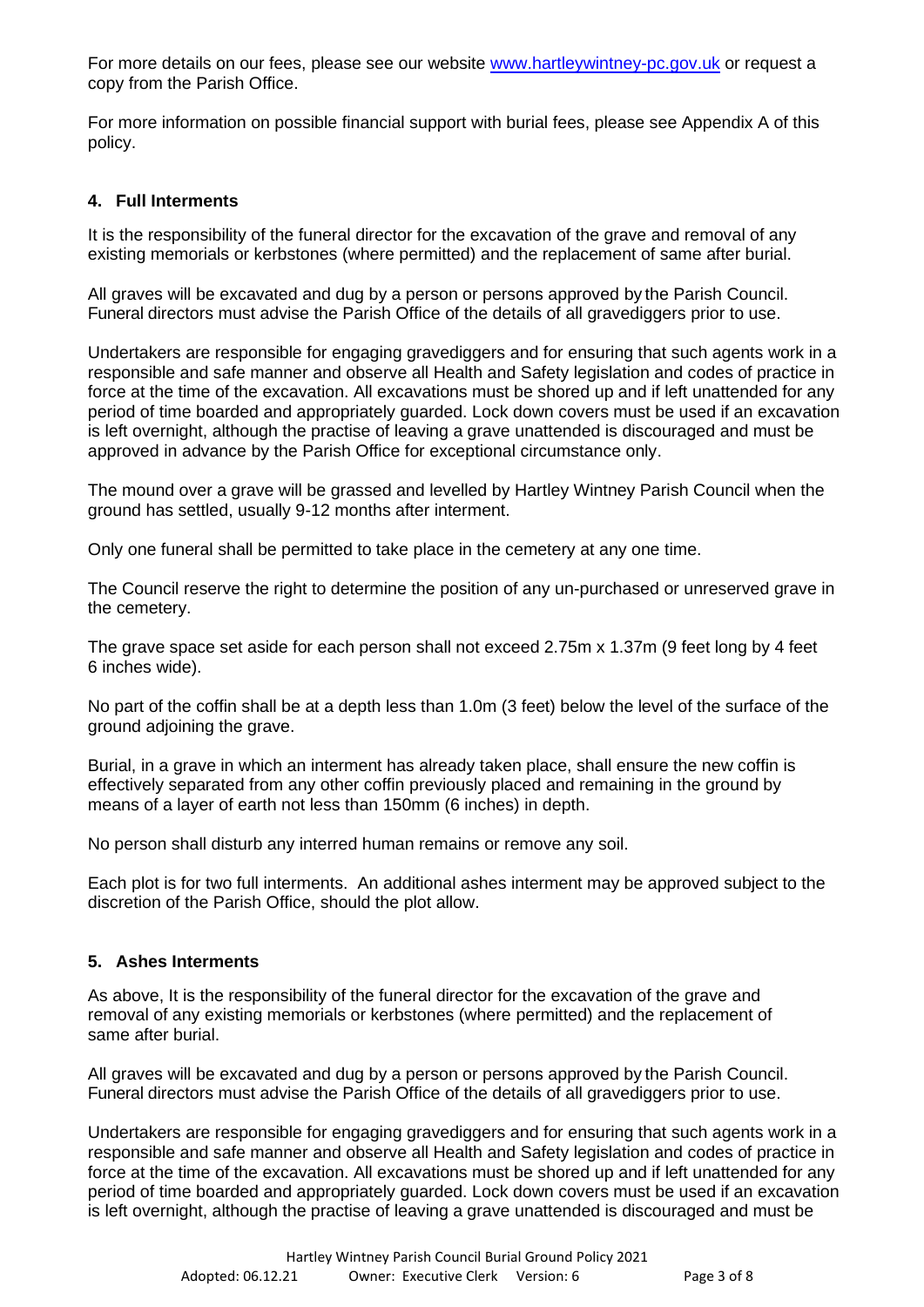approved in advance by the Parish Office for exceptional circumstance only.

The mound over an interment will be grassed and levelled by Hartley Wintney Parish Council when the ground has settled, usually 9-12 months after interment.

Only one funeral shall be permitted to take place in the cemetery at any one time.

The Council reserve the right to determine the position of any un-purchased or unreserved grave in the cemetery.

Each plot will allow up to three ashes interments however the positioning of each interment will depend on the plot.

No person shall disturb any interred human remains or remove any soil.

### **6. Memorial Design**

No memorial should be obtrusive or inappropriate. A burial ground is not a private place in which anything is acceptable. It is a place where many people have a shared interest in its appearance.

Hartley Wintney Parish Council recognises that memorials are for the family and as a place of remembrance for loved ones. We do request that memorials should be harmonious in appearance and reflective of the surrounding rural aspects and listed church of St Mary's.

Harmony however does not mean uniformity and headstones need not be restricted to a conventional rectangular shape. Attractive, well-conceived new designs by skilled and imaginative craftsmen are genuinely encouraged.

It is strongly recommended that **prior to submitting** the memorial application form, all applicants contact the Parish Office to discuss this policy and the guidance within it. The Parish Office has the right to refuse any application received via a third party if contact has not been made in advance.

It should be remembered that the Parish Council has the power to require the removal at the owner's expense of any inappropriate memorial, or an inappropriate feature on a memorial, placed in the burial ground without proper permission

Upright headstones for full interments should be:

- a. No more than 4ft (1200mm) high or less than 2ft 6ins (750mm) high measured from the surface of the ground.
- b. No more than 3ft (900mm) wide, or less than 1ft 8ins (500mm) wide
- c. No more than 6ins (150mm) thick, or less than 3ins (75mm) thick, except in the case of slate memorials which may be thinner, but no less than 1.5ins (38mm) thick.
- d. For a child aged 2+ the headstone may be smaller but should be no less than 2ft (600mm) high, 1ft 3ins (375mm) wide and 2ins (50mm) thick.
- e. For infants up to the age of 2 years (including stillborn babies) the headstone should be a no more than 2ft (600mm) high, 1ft 3ins (375mm) wide and 2ins (50mm) thick, or less than 1ft 6ins (455mm) high, 1ft 3ins (375mm) wide and 2ins (50mm) thick.

Upright headstones for ashes interments should be:

f. No more than 2ft 3 ins (686mm) high measured from the surface of the ground, by 1ft 6 ins (450mm) wide by 3ins (75mm) deep on a 2ft 2ins (650mm) by 1ft 3ins (375mm) base.

Permission may normally be given on cremated remains plots for tablets and small 'open book' memorials.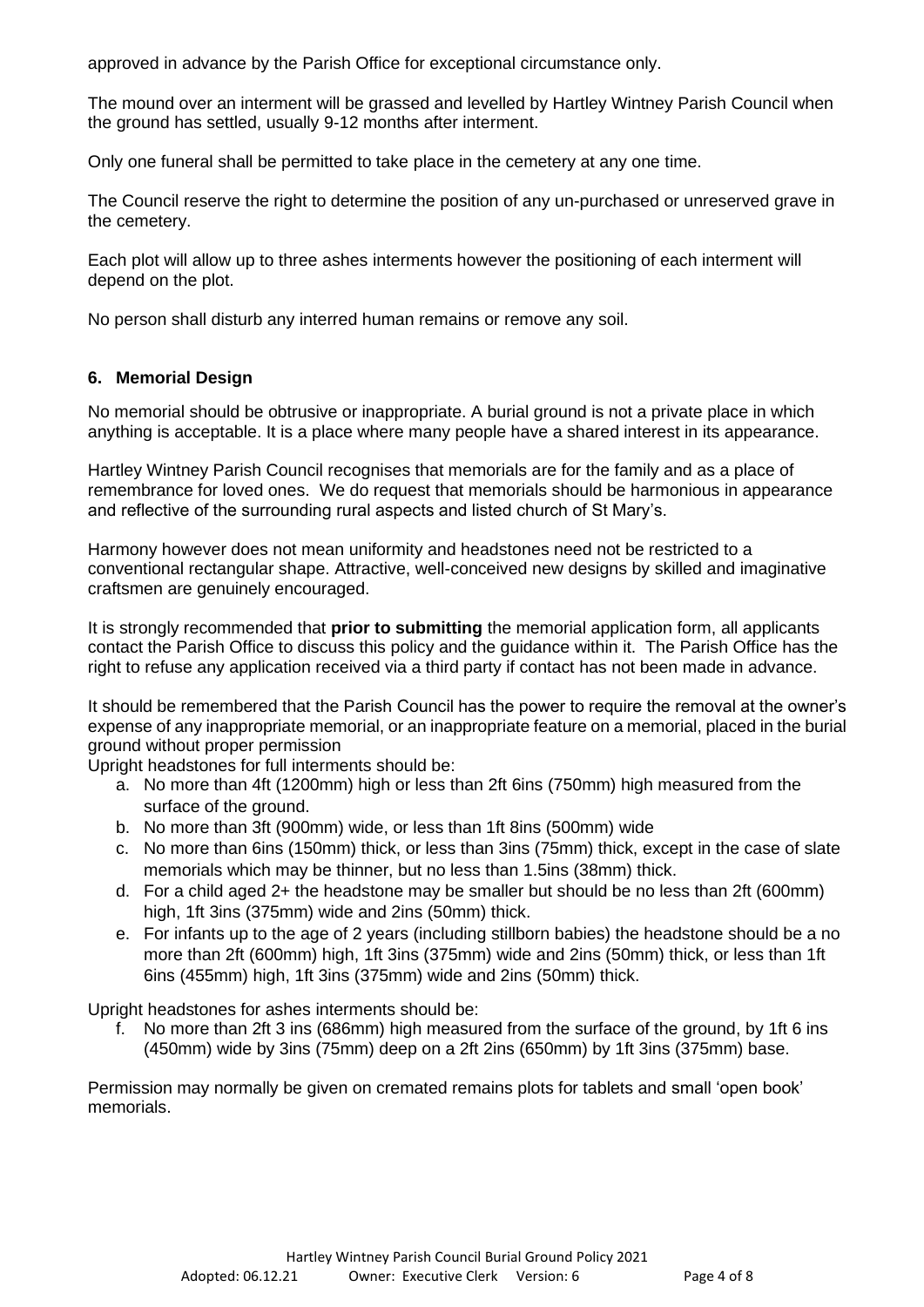Headstones may be of 3 types:

- g. So shaped that they can be inserted directly into the ground at sufficient depth to ensure stability
- h. On an integral base, no more than 9ins (225mm) high, 3ft (900mm) wide of projecting 4ins (100mm) in any direction
- i. On a vase base, no more than 4ins (100mm) on either side, the base being no more than 1ft 3ins (375mm) front to back.

Horizontal stones or ledgers are not permitted for full interments.

Subject to any other consideration, a memorial in the following types of stone will be granted permission:

- **Limestone** Portland, Purbeck, Derbyshire, York, Hopton, Nabresina, French, Portuguese
- **Slate** light grey, blue/black, green
- **Granite** light grey, black or similar dark colour tone, can be honed or polished
- **Granite** in blue or Rustenburg (charcoal) grey is also permitted provided the stone is rubbed to a matt finish rather than polished.

Highly polished red or white granite is not permitted.

A temporary wooden cross to mark a grave is permitted.

A headstone in the shape of a cross will be allowed, provided the size of the cross conforms to that of an upright headstone. Any proposal for a well-designed cross, including a Celtic cross may be granted provided it is referred to the Parish Council first.

Memorials in the form of a natural boulder taken straight from a quarry with a single sloped face to carry the inscription may be permitted at the discretion of the Parish Council.

A small well engraved image will be considered at the time of application and permitted at the Parish Council's discretion.

Memorials with railings, chains, chippings or glass shades will not be permitted.

Memorials with kerbed surrounds will no longer be permitted.

A photograph, such as ceramic portrait of the deceased designed within the headstone made be permitted at the discretion of the Parish Council.

Due to the lawn style layout of the cemetery, loose ornaments, windchimes, windmills, trinkets and any other item which may either impede upon the ongoing maintenance of the grounds or another plot are strictly prohibited and may be subject to removal.

An inscription should aim to be the most appropriate in all the circumstances and to commemorate accurately the existence of the person who has died. It should, therefore, record either his/her full name or the name by which he/she was generally known. There can be no reasonable objection to including any particular term of affection or nickname e.g. Dad or Tommy, perhaps in brackets or inverted commas.

It may also be appropriate to record what he/she did – 'farmer in this village for 50 years or some feature of his/her character – 'a much loved father and grandfather'. A short scriptural text or extract from a poem or some other suitable phrase may be added.

Inscriptions should be incised into the stone or carved in relief. Painting cut lettering can make the inscription easier to read over a longer period. Inscriptions may be painted black, white or in a colour that blends in with the underlying stone. With discretion, gold or gilded lettering may be permitted although this may deteriorate quite rapidly.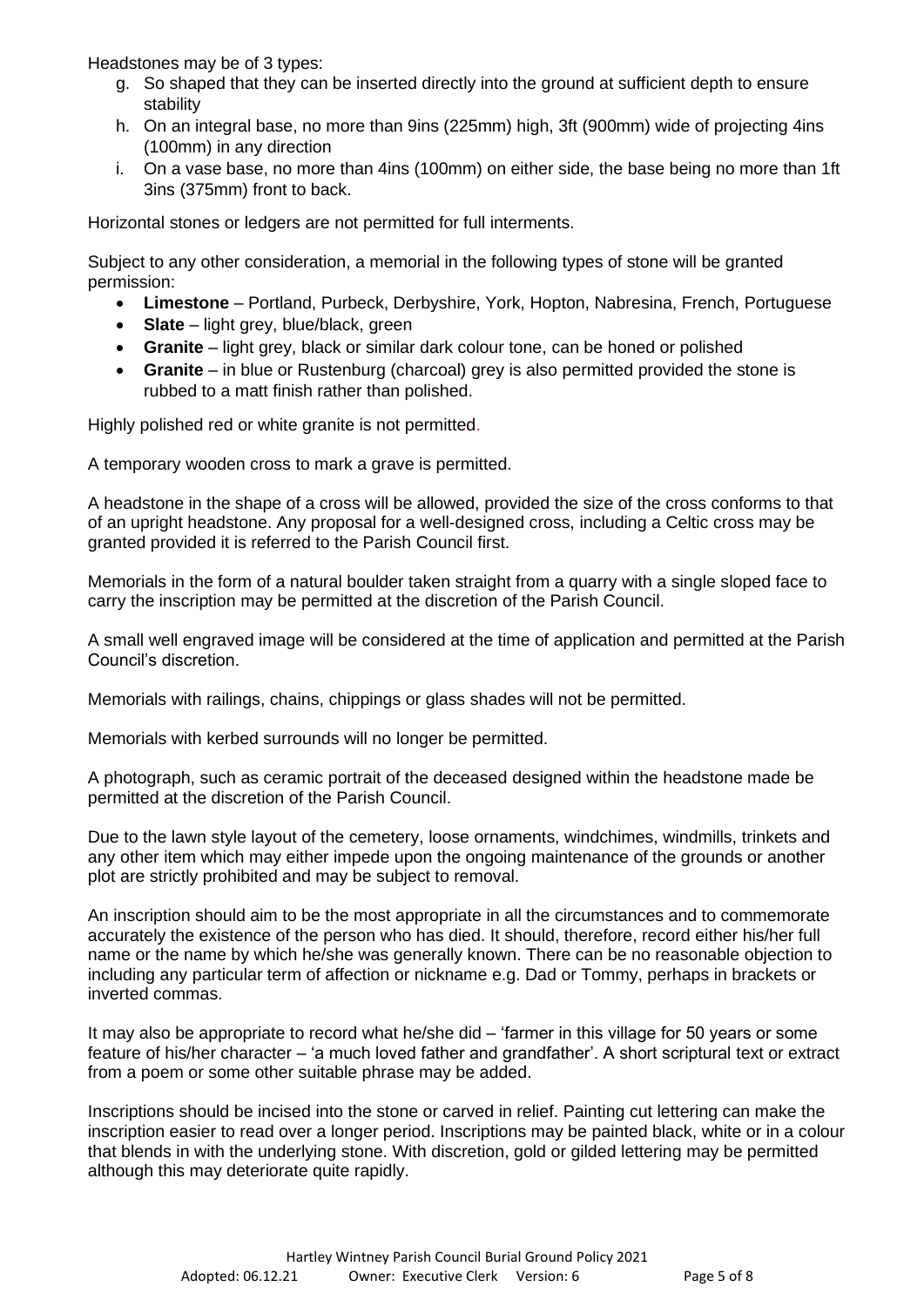No advertisement or trademark may be inscribed on the face of the headstone. The stonemason's name may be discreetly inscribed on the side or on the reverse.

## **7. Installation**

Installation of memorial stones will be permitted as follows:

- a. Full Interments 6 months after interment or longer, at the discretion of the Parish Council, in wet ground conditions. This is to help prevent the memorial from moving.
- b. Ashes interments 2 months after interment or longer, at the discretion of the Parish Council, in wet ground conditions.
- c. All memorials must be installed in accordance with the National Association of Memorial Masons Code for Lawn Memorials and Kerb Sets with the ground anchor systems being an integral part of the foundation.

## **8. Flowers and Trees**

Except where the design of a headstone contains an integral receptacle for plants or flowers, flowers should be placed in a removable container sunk into the ground next to the headstone.

Any bulbs placed on the grave may, after 6 weeks be removed at the discretion of the Parish Council, especially if the plant encroaches upon surrounding plots, for reasons of preserving the undisturbed lawn appearance of the site. Trees, shrubs and other plants are not permitted on burial plots without prior permission from the Parish Council. The Parish Council reserves the right to ask for any plant to be reduced or removed should it at any time encroach other plots.

If a flower vase is the only memorial, it should be no more than 12ins (300mm) in height, width or length, and fixed securely to a foundation stone flush with the ground.

Artificial flowers are permitted but should be removed when they fade.

The Parish Office or their appointed officer is entrusted to remove unsightly flowers from any grave. To avoid unnecessary resentment, he/she should, wherever possible, contact in advance the relatives of the deceased, or leave an appropriate note on the grave, to indicate his/her intention. If there is any disagreement, the Parish Council's decision is final.

Existing memorial trees previously planted in the burial ground will be pruned by the Council annually to maintain their diminutive size.

### **9. Maintenance**

Although the Parish Council will grass and level the ground after interment (as detailed above) it is the plot owner's responsibility to maintain both the headstone and plot. Part of the cemetery has a lawn style layout – this means that only headstones are allowed and the grass around them is kept mown.

The planting of flowers, trees or shrubs is not permitted on the grave space, nor is the placing of ornaments or fencing. Any unauthorised ornaments or flowers etc will be removed without notice.

Flowers are permitted on the grave at the time of the interment however they should be removed within 3 weeks or when they die. The Parish Council reserve the right to remove any flowers at any time if they become unsightly or interfere with any other grave space.

The Parish Office may give written permission for the temporary removal of a headstone from the Burial Ground for the purpose of cleaning repair, renovation or altering, or adding to, the inscription. Any changes to an existing memorial must be submitted to the Parish Office on the memorial application form.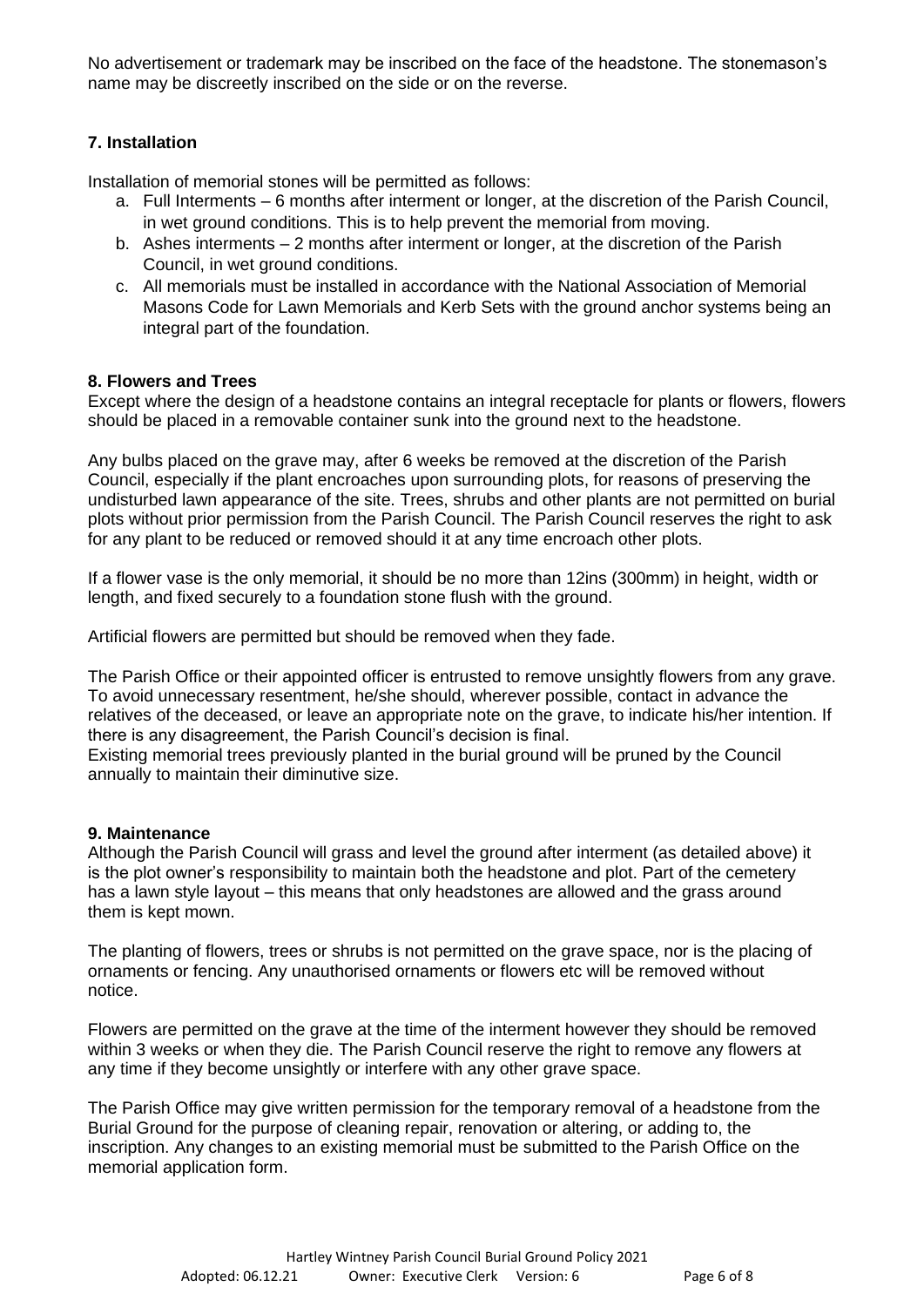It is the Parish Council's legal responsibility to carry out safety checks of all headstones. This is on a 5-year cycle and notices will be published. If a headstone is deemed 'unsafe', the headstone will be immediately made safe by props whilst the owner is contacted. It is the owner of the Exclusive Rights of Burial to instruct and pay for the headstone to be permanently made safe, otherwise the Parish Council reserve the right to remove it.

It is important that the contact details of the owner is kept up to date and/or transferred if required.

## **10. Garden of Remembrance**

The Garden of Remembrance is designed as a place of quiet contemplation and is laid out as a formal parterre garden. As such, permission will only be given for small rose bushes and plaques. Requests must be submitted in advance to the Parish Office.

### **11. Memorial Benches**

Due to limited space within the Burial Grounds, no more memorial benches will be permitted; however, the Parish Council reserve the right to place a limited number of additional benches in the Burial Ground in future should it be deemed necessary.

A small commemorative plaque may be placed on existing benches in the Burial Ground at the Parish Council's discretion. Plaques must be rectangular in shape and no larger than 7.87ins (200mm) by 2.95ins (75mm) and come with pre-drilled fixing holes.

Plaques must be made of brass or aluminium and the colour of the inscription must be black and contain only alphabetic characters and numerals.

All proposed plaques must be submitted to the Parish Council for prior approval.

### **Additional information**

Information and forms for burials and memorials can be found on: [www.hartleywintney-pc.gov.uk](http://www.hartleywintney-pc.gov.uk/)

For further information, please contact the Parish Office on 01252 845152 or [admin@hartleywitney](mailto:admin@hartleywitney-pc.gov.uk)[pc.gov.uk](mailto:admin@hartleywitney-pc.gov.uk)

#### **Amendment Record**

| Version 1: | Initial Issue as Interim Policy - March 2012             |
|------------|----------------------------------------------------------|
|            | Adopted by Full Council - March 2012                     |
| Version 2: | Initial Issue as Interim Policy - 20 March 2017          |
|            | Adopted by Full Council - 03 April 2017                  |
| Version 3: | Adopted by Full Council - 05 March 2018                  |
| Version 4: | Reviewed by Policy Committee - 23 July & 08 October 2018 |
|            | Adopted by Full Council - 05 November 2018               |
| Version 5: | Reviewed by E&A Committee - 18 January 2021              |
|            | Approved by Policy Committee - 25 January 2021           |
|            | Adopted by Full Council - 01 February 2021               |
| Version 6: | Reviewed by E&A Committee - 21 October 2021              |
|            | Agreed by Policy Working Group - 15 November 2021        |
|            | Adopted by Full Council - 06 December 2021               |